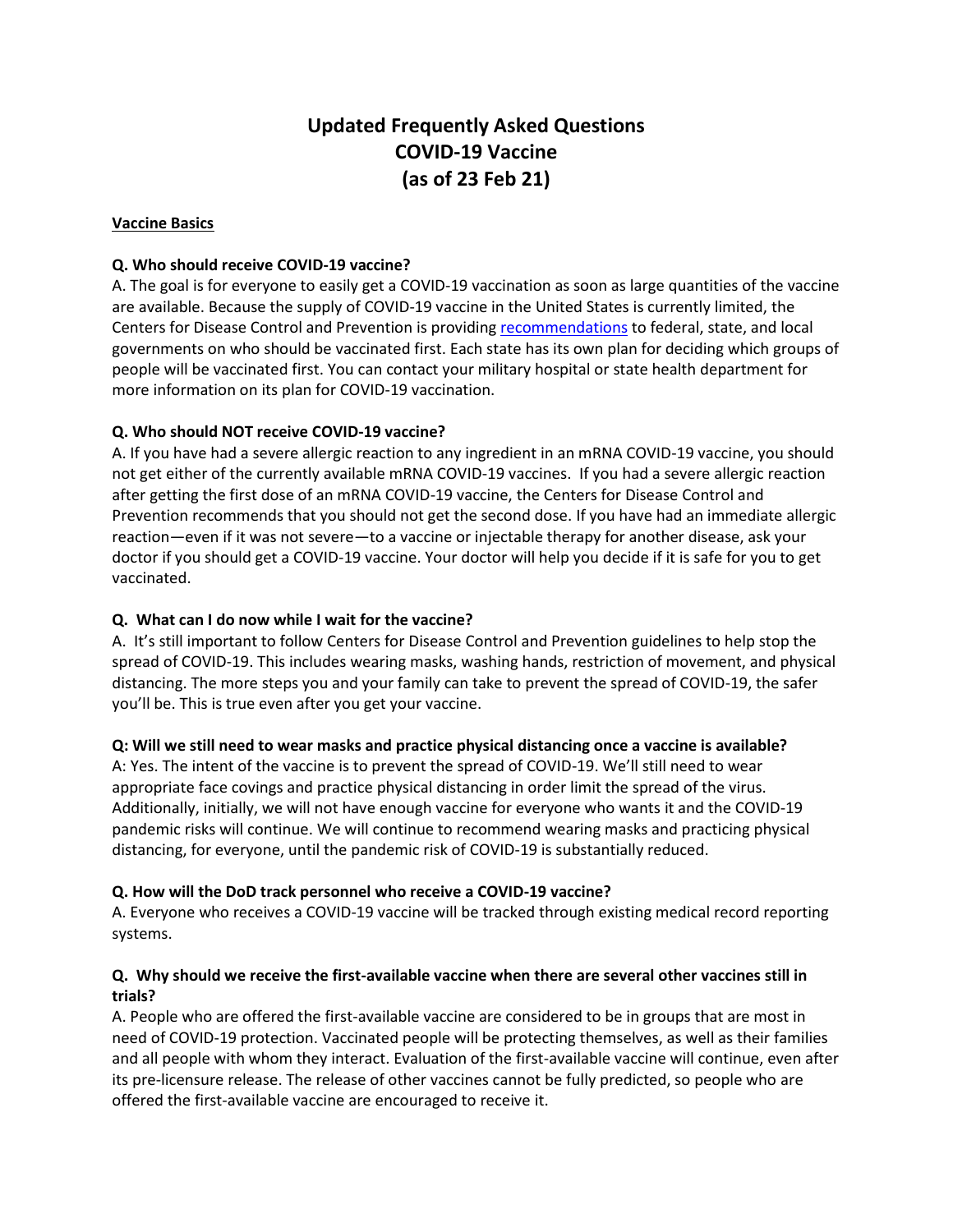# **Q. Why should I get the vaccine?**

A. According to the Centers for Disease Control and [Prevention,](https://www.cdc.gov/coronavirus/2019-ncov/vaccines/vaccine-benefits.html) a COVID-19 vaccine is an important tool in stopping the pandemic. It may be an effective way to lower your risk of contracting COVID-19, and it may help keep you from getting seriously ill if you do catch the virus. Getting vaccinated also protects the health of the people around you—especially those who are at [increased](https://www.cdc.gov/coronavirus/2019-ncov/need-extra-precautions/index.html) risk of severe illness from [COVID-19.](https://www.cdc.gov/coronavirus/2019-ncov/need-extra-precautions/index.html)

# **Q. When can I get the COVID-19 vaccine?**

A.Each location may be at different phases of the DoD Population Schema. To know when you're able to get it, please contact your local military hospital or clinic. Continue following @TRICARE for more information. Visit your military hospital's website or social media to stay informed about their vaccination process and availability.

# **Q. Where can I get the COVID-19 vaccine?**

A.The availability of the vaccine may vary by location. Eventually, you'll be able to get the vaccine at:

- Your local military hospital or clinic.
- Your civilian provider.
- TRICARE network pharmacies.
- TRICARE non-network providers or TRICARE non-network pharmacies.

If you visit a non-network provider or pharmacy, you may need to pay a cost-share based on your plan, and file a claim for reimbursement. The vaccine itself is offered at no cost, but there may be a cost based on your plan for an office visit or if you require follow-on care. Wherever you eventually receive your vaccination, please remember you need to check availability before showing up.

#### **Q. Am I required to get my COVID-19 vaccine at a military treatment facility?**

A. No. Service members who are not able to access a DoD vaccination site and elect to receive the COVID-19 vaccine through non-DoD channels must provide documentation of receipt of the vaccination to their unit for documentation in appropriate medical readiness systems. Dependents of active duty service members, retirees, and other eligible DoD beneficiaries are eligible to receive COVID-19 vaccinations and encouraged to access COVID-19 vaccines through existing processes at military treatment facilities or through the private sector care component of TRICARE.

#### **Q. Where can you sign up to get the COVID-19 vaccine?**

A. Each military hospital or clinic may have a different process in place for signing up to get the vaccine. We encourage you to check with your local military hospital or clinic.

#### **Q. How much does the COVID-19 vaccine cost?**

TRICARE will cover the cost of the vaccine from any location, but if you go to a civilian provider, there may be a cost for an office visit based on your plan. Those who receive their vaccine through a civilian pharmacy should not be billed. Active duty service members will require a referral from their primary care manager to get the vaccine from a TRICARE-authorized civilian provider, but a referral is not required to get the vaccine from a civilian pharmacy. To learn more, visit:

<https://tricare.mil/HealthWellness/HealthyLiving/Coronavirus/COVID-Vaccine>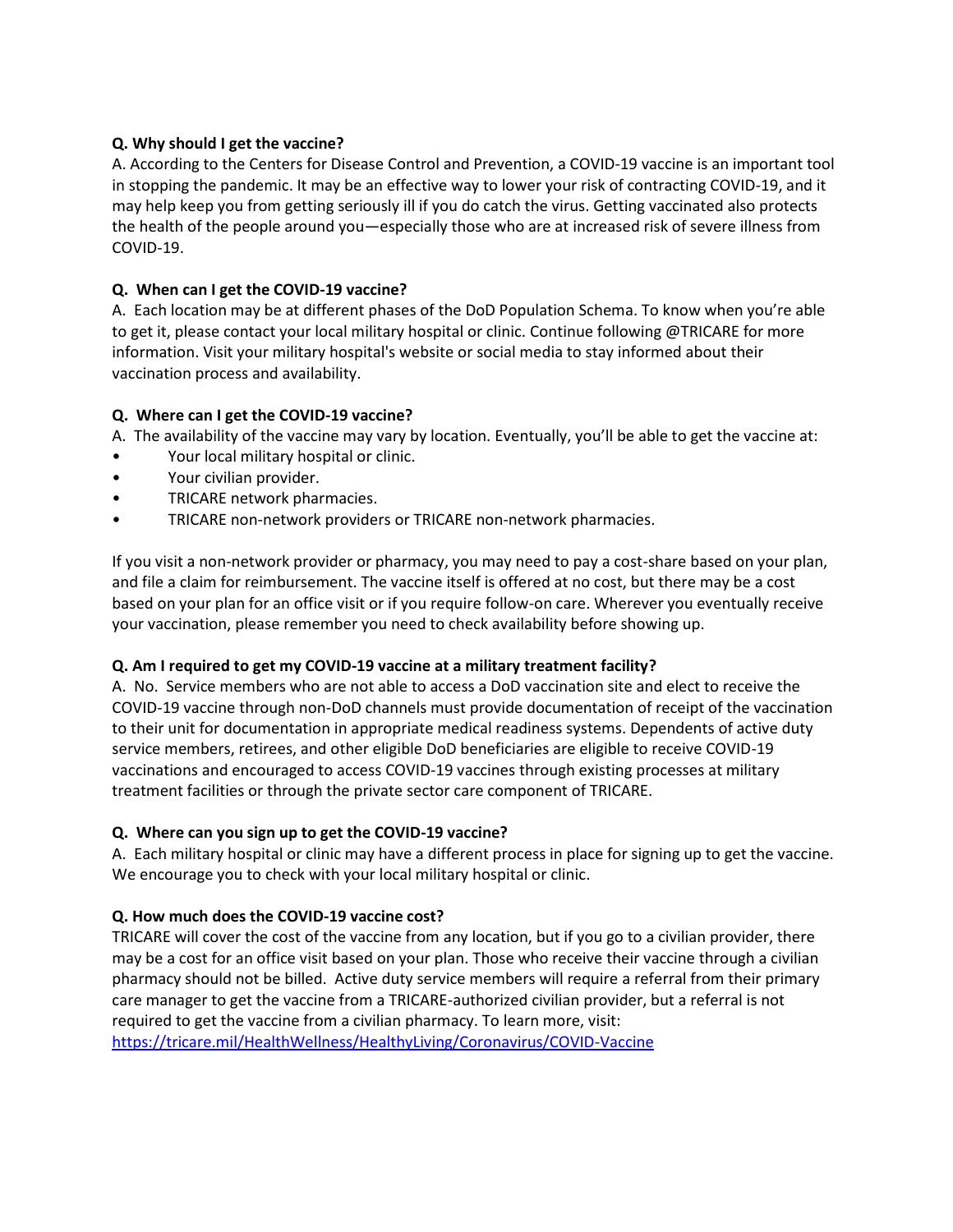# **Q. What should I do once I have received my vaccine?**

A. If you've already received your first dose of the COVID-19 vaccine, you can sign up fo[r v-safe.](https://www.cdc.gov/coronavirus/2019-ncov/vaccines/safety/vsafe.html) V-safe is a smart-phone based tool developed by the Centers for Disease Control and Prevention, that uses text messaging and web surveys to provide personalized health check-ins after you receive a COVID-19 vaccine. Through v-safe, you can quickly tell the CDC if you have any side effects after getting the COVID-19 vaccine. V-safe will also remind you to get your second COVID-19 vaccine dose if you need one.

# **Q: [How will I be able to keep track of what vaccine I](javascript:void(0)) have received and when I need to get a second [dose?](javascript:void(0))**

A: All vaccine recipients will be provided a copy of the Centers for Disease Control and Prevention COVID-19 Vaccination Record Card after receipt of the vaccine. It is recommended that the second-dose appointment be made at the time of initial vaccinations, or instructions provided on procedures for a second dose follow-up. If a vaccine recipient has a smartphone, it is recommended that they take a photo of the vaccination record card as a back-up copy and set a calendar reminder for receipt of the second dose.

# **Q. I have received my first dose of Pfizer but I am moving overseas and they only have Moderna. Can I get Moderna as my second dose?**

A. mRNA COVID-19 vaccines are not interchangeable with each other. Therefore, you should take all necessary planning steps to ensure you are at a location that has the same vaccine product as your first dose. However, the Centers for Disease Control and Prevention has stated that in truly exceptional circumstances in which the first dose vaccine product cannot be determined or is no longer available, any available mRNA COVID-19 vaccine may be administered at a minimum interval of 28 days between doses to complete the mRNA vaccine series.

# **Q. If I volunteer to get the vaccine and have issues later in life related to the vaccine, will the**

**Department of Defense cover vaccine related medical support after I am out of the military?** A: Within certain limits, military members who incur or aggravate an injury, disease or illness in a qualifying duty status are covered for that episode of care under the Line of Duty authority. Determinations on any benefits from the Veterans Health Administration (VHA) will be made by the VHA. All individuals vaccinated with a Food and Drug Administration-authorized/approved COVID-19 vaccine may be eligible for compensation for adverse reactions under other programs, including: the Countermeasures Injury Compensation Program (CICP) program, National Vaccine Injury Compensation Program (VICP), applicable Workers Compensation authorities and other sources of care for which eligible (e.g., at Federally Qualified Health Centers in their community).

# **Q. Where does one get a "vaccine card"?**

A. You'll get a copy of the Centers for Disease Control and Prevention COVID-19 Vaccination Record Card when you get the first dose of the vaccine. It is recommended that the second-dose appointment be made at the time of initial vaccine, or you get instructions about procedures for second dose follow-up. If you have a smartphone, it is recommended that you take a photo of the vaccination record card as a back-up copy and set a calendar reminder for receipt of the second dose.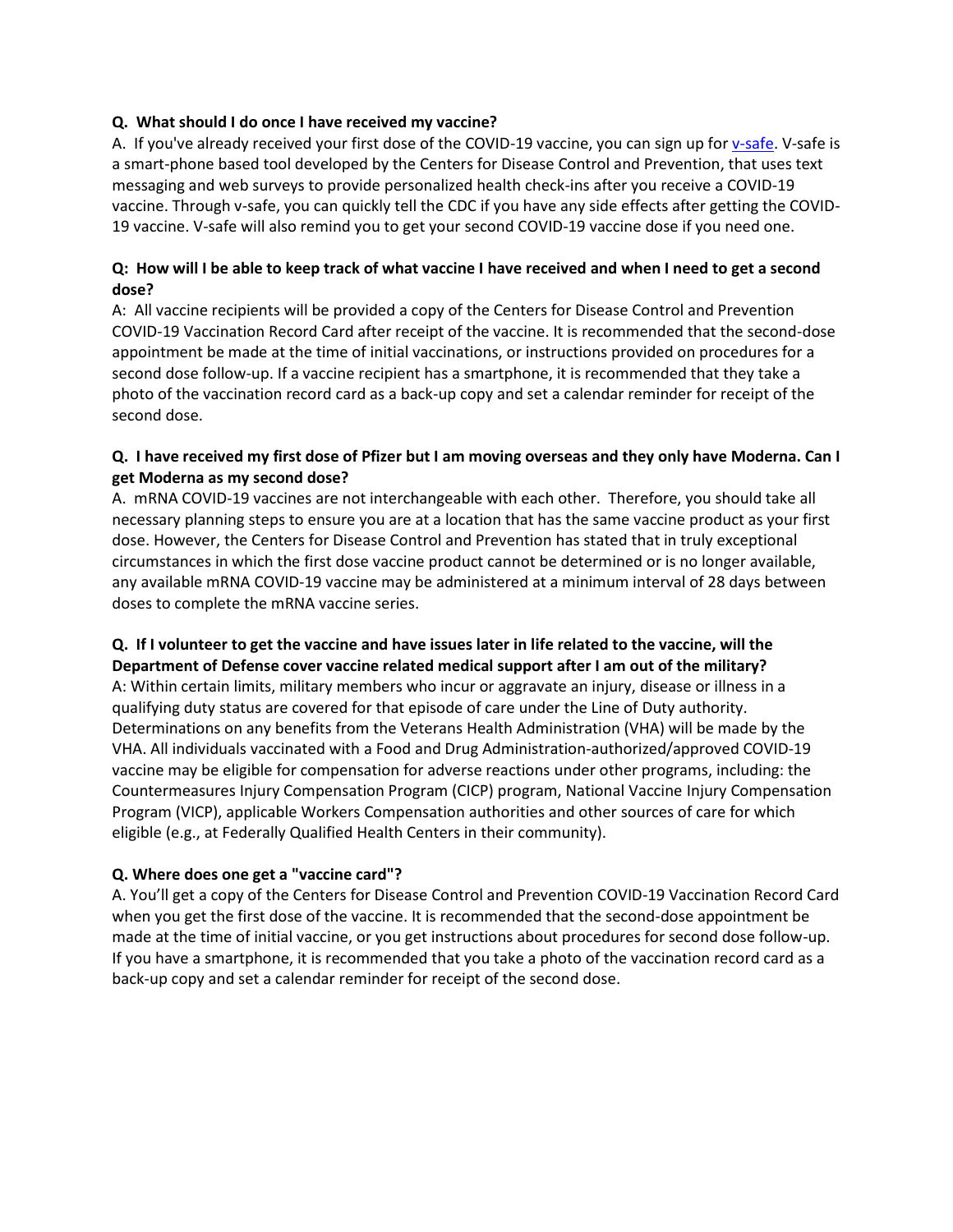# **Recent Infections, Vaccine Allergies, Doses, Immunity**

# **Q. If I have symptoms of COVID-19, should I delay getting the COVID-19 vaccine?**

A. Yes. If you have symptoms of COVID-19, you should delay getting the COVID-19 vaccine until you are well

#### **Q: If I've already recovered from COVID[-19 infection, do I need to be vaccinated?](javascript:void(0))**

A: Because the duration of immunity from natural infection with COVID-19 is unknown, vaccine may have value in protecting people who have already had the disease. Early evidence suggests natural immunity from COVID-19 may not last very long, but more studies are needed to better understand this. Talk with your provider if you have been previously infected with COVID-19.

# **Q. I have allergies, but they are not related to getting vaccines. Should I get the COVID-19 vaccine?**

A. The Centers for Disease Control and Prevention recommends that people with a history of severe allergic reactions not related to vaccines or injectable medications - such as food, pet, venom, environmental, or latex allergies - get vaccinated. People with a history of allergies to oral medications or a family history of severe allergic reactions may also get vaccinated.

# **Q. I had a severe reaction to an ingredient in an mRNA COVID-19 vaccine, should I get my second mRNA COVID-19 vaccine?**

A. If you had a severe allergic reaction after getting the first dose of an mRNA COVID-19 vaccine, the Centers for Disease Control and Prevention recommends you should not get the second dose. Talk to your healthcare provider.

# **Q. Should I get other vaccines not related to COVID-19, such as the flu or shingles vaccine with or near the time I get my COVID-19 vaccine?**

A. COVID-19 vaccine series should be administered alone, with a minimum of 14 days before or after receiving other vaccines. The exception would be situations where the benefits of vaccination are deemed to outweigh the potential unknown risks of vaccination co-administration. For example, needing a tetanus, measles or hepatitis A shot during an outbreak.

# **Q: What kind of information will be available to me before I receive the vaccine?**

A: Each potential recipient of COVID-19 vaccine will receive a vaccine-specific Emergency Use Authorization (EUA) Fact Sheet for Recipients from the FDA, which will provide the following information:

- Basic information on COVID-19, symptoms, and what to discuss with a health care provider before vaccination
- Who should and should not receive the vaccine
- That recipients have the choice to receive the vaccine
- Dosage and vaccine series information
- Risks and benefits of the vaccine
- An explanation of what an EUA is and why it is issued
- Any approved available alternatives for preventing COVID-19
- Additional resources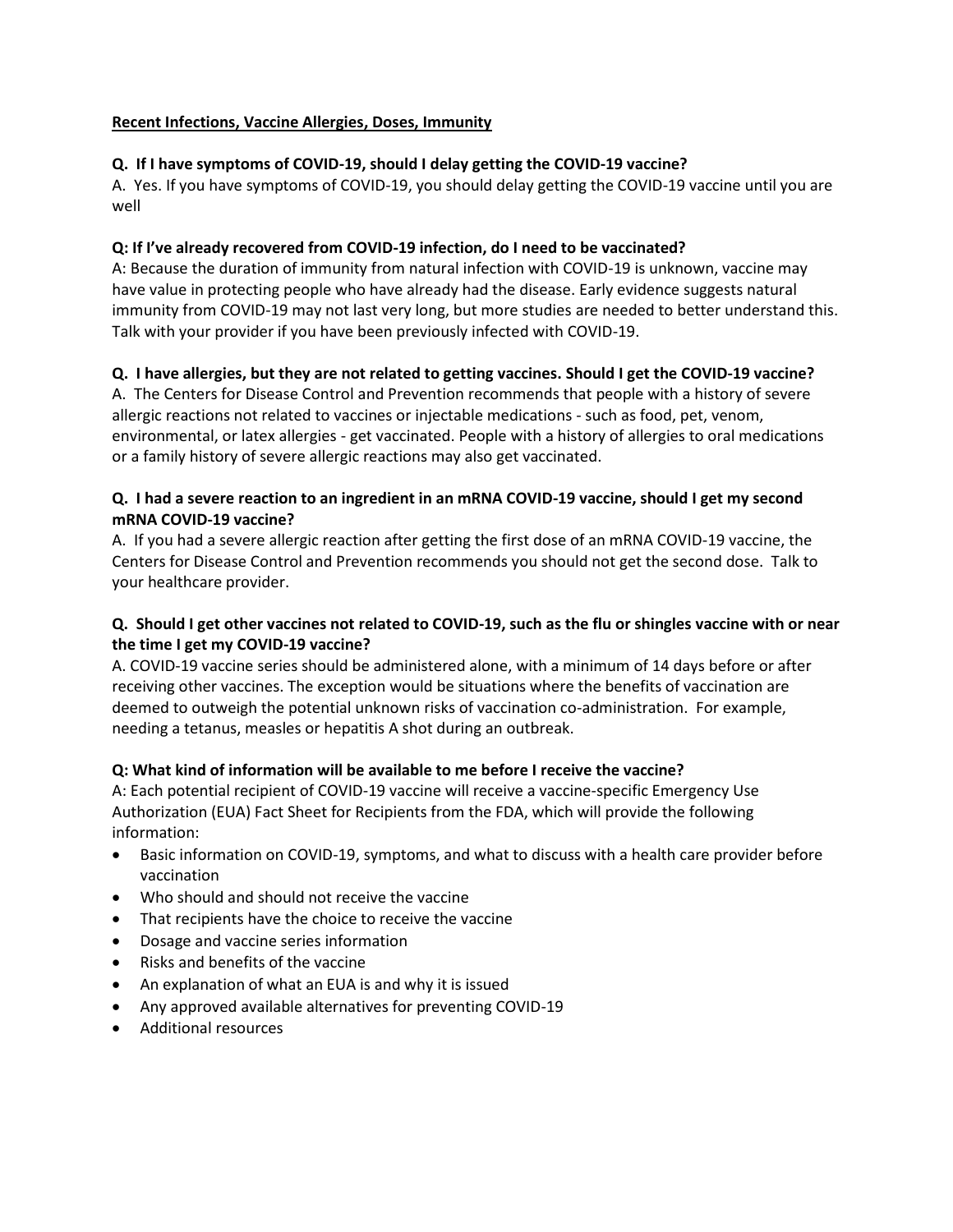#### **Q. [How many doses of the vaccine will I need?](javascript:void(0))**

A: The COVID-19 vaccines currently authorized are given in a 2-dose series. The vaccines are NOT interchangeable and a vaccine recipient's second dose must be from the same manufacturer as the first dose. Arrangements for scheduling a second dose and setting a reminder can be made while you are getting your first dose. The series does not have to be restarted if there is greater time than recommended between the first and second dose. The two COVID-19 vaccines currently available are administered in two doses, either 21 (Pfizer) or 28 days (Moderna) after the first dose. Check with your local military hospital or clinic to see which product they are administering to see how long between each dose.

# **Q. [Is immunity from the COVID-19 vaccine better than natural immunity from infection?](javascript:void(0))**

A: Getting COVID-19 may offer some natural protection, but experts don't know how long this protection lasts, and the risk of severe illness and death from COVID-19 far outweighs any benefits of natural immunity. COVID-19 vaccination will help protect you by creating an antibody (immune system) response without having to experience sickness.

# **Q. What if you go beyond 42 days between doses — is it still advisable to get the second dose?**

A. You should always get your required second dose as soon as possible within the established parameters since there is currently limited data on efficacy of mRNA vaccines administered beyond the stated windows.

# **Q. I just received an antibody treatment for COVID-19, when can I get the vaccine?**

A. If you have received convalescent plasma or monoclonal antibodies, you should defer getting a COVID-19 vaccine for 90 days.

# **Q. Can mRNA vaccines cause infertility in women?**

A. There is no scientific evidence to suggest that the vaccine could cause infertility in women. In addition, infertility is not known to occur as a result of natural COVID-19 disease, further demonstrating that immune responses to the virus, whether induced by infection or a vaccine, are not correlated with infertility. The currently available COVID-19 vaccines are mRNA vaccines. They contain a small piece of the SARS-COV-2 virus's genetic material that instructs cells in the body to make the virus's distinctive "spike" protein. After a person is vaccinated, their body produces copies of the spike protein, which does not cause disease, and triggers the immune system to learn to react defensively, producing an immune response against SARS-COV-2. This protein is not the same as any involved in formation of the placenta.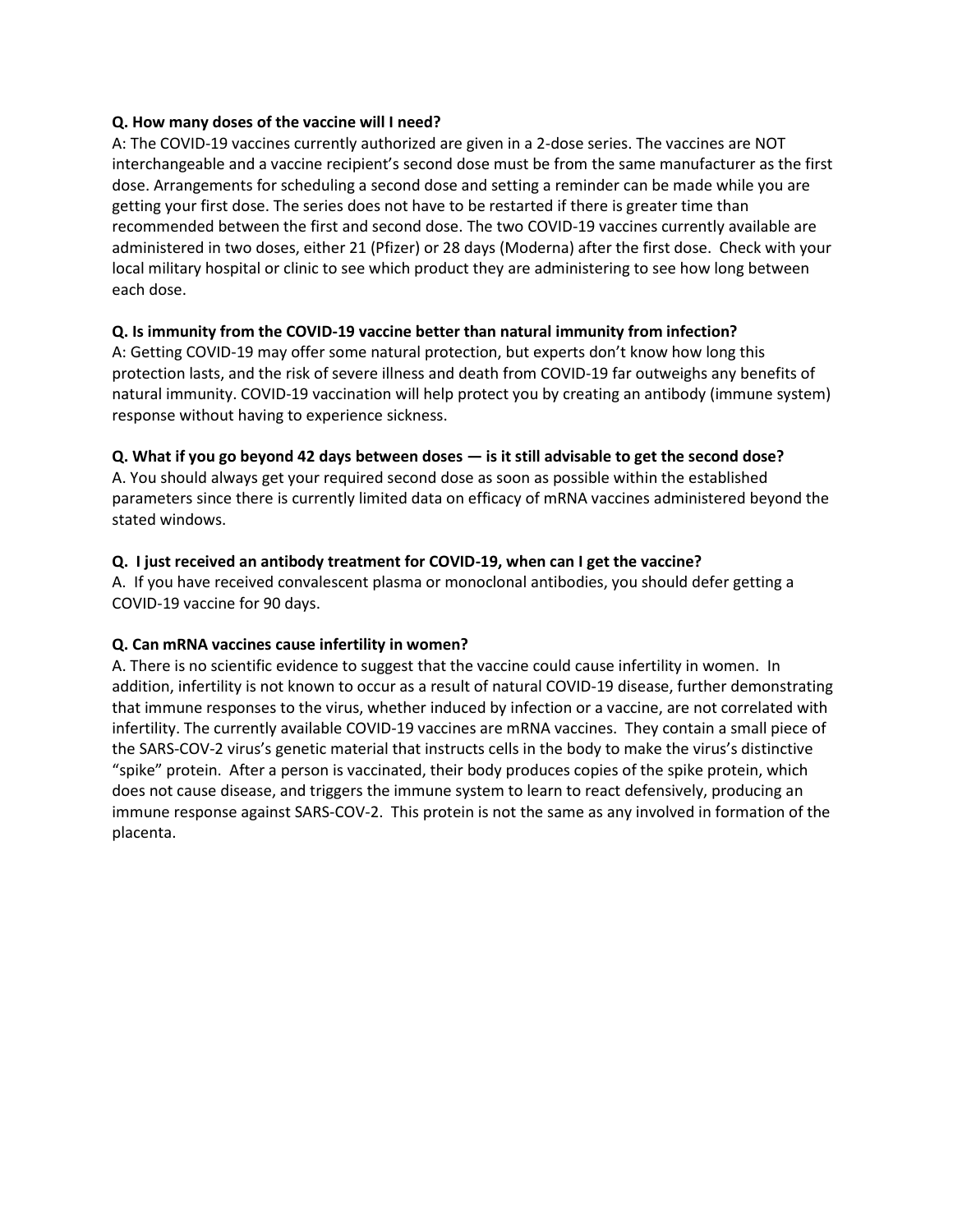#### **Schema Information and Vaccine Recipients**

# **Q. Who is getting the vaccine first?**

A. The first supply of the vaccine is limited. The first vaccines will be given in phases. The first phases will be for:

- Individuals providing direct medical care
- Individuals maintaining essential installation functions
- Deploying forces
- Individuals at the highest risk for developing severe illness from COVID-19
- Adults age 75 and older

Vaccines will be offered to other TRICARE beneficiaries as more vaccines are available and after priority individuals have been vaccinated.

# **Q. What phase is the DoD currently on?**

A. Each military hospital or clinic may be in different phases of the DoD Population Schema based on local availability. Please check with your local facility to find when you can get it.

# **Q. How did you determine the priorities for receiving the vaccine?**

A. DoD follows the Advisory Committee on Immunization Practices and the Centers for Disease Control and Prevention's recommendations as much as possible. The CDC recommendations, in addition to input from service leaders, United States Coast Guard, and Joint Staff resulted in the current DoD priorities for vaccination.

# **Q. How will the DoD choose between vaccinating critical and essential personnel and vulnerable beneficiary populations, such as retirees?**

A. The DoD vaccination efforts are data-driven and informed by the Centers for Disease Control and Prevention. Vulnerable beneficiaries, including retirees, will be offered the vaccine in accordance with the highest phase for which he or she qualifies within the DoD priorities and CDC guidance.

# **Q. I am a member of the National Guard on active duty. Can I get my COVID-19 vaccine at a military treatment facility?**

A. Service members on active duty and in the Selected Reserve (including National Guard personnel) are eligible and encouraged to receive COVID-19 vaccines at military medical treatment facilities or other DoD vaccination sites, as identified by the military departments, and within the schema prioritization. Service members who are not able to access a DoD vaccination site and elect to receive the COVID-19 vaccine through non-DoD channels must provide documentation of receipt of the vaccination to their unit for documentation in appropriate medical readiness systems.

# **Q. How will the DoD support vaccine dissemination to Reserve and National Guard service members not currently on active duty?**

A. The Selected Reserve have been accounted for in vaccination planning and we are working with the Reserve and National Guard on this effort as well. As more vaccine becomes available and we move into the next operational phase, additional sites will receive the vaccine.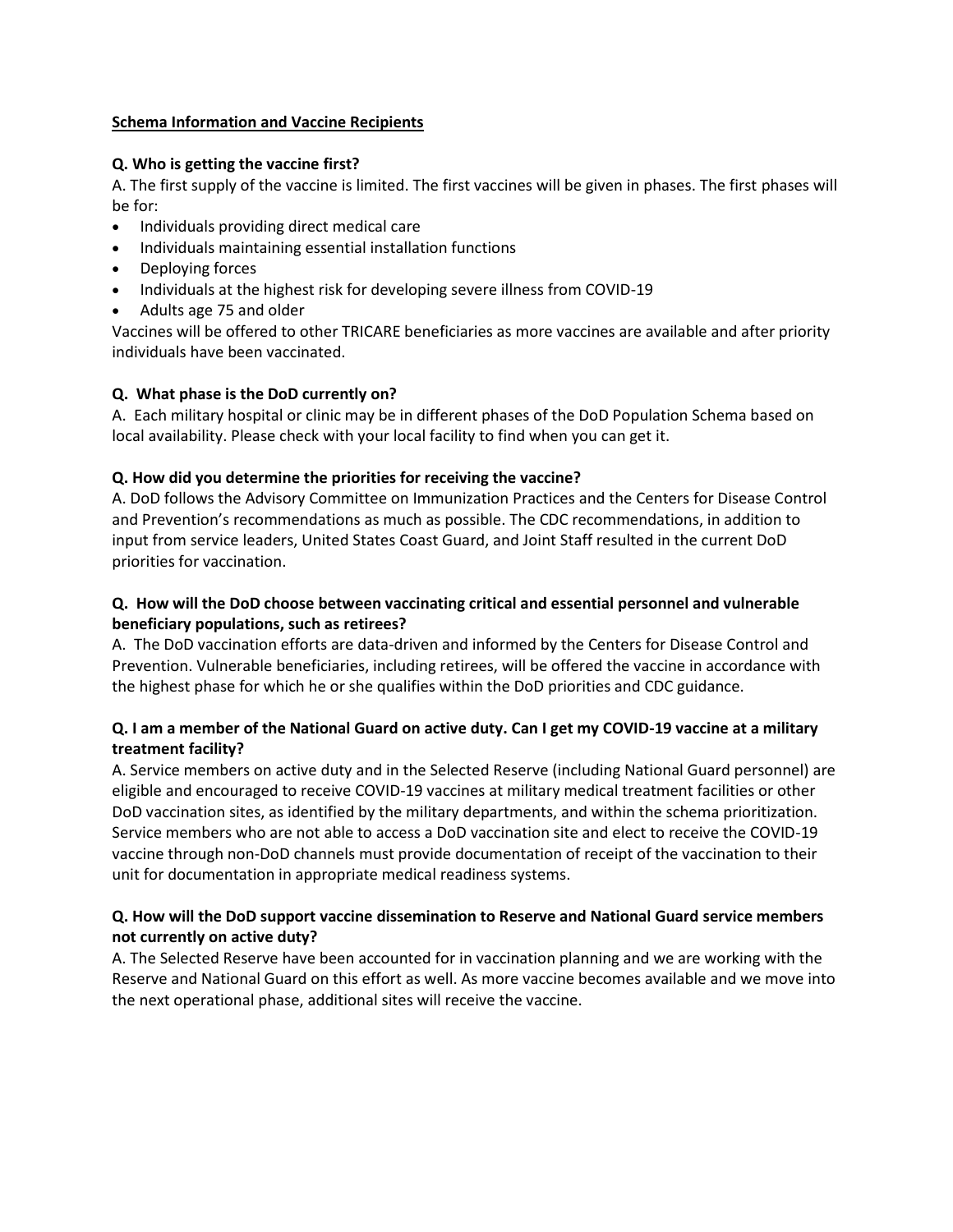#### **Q. When can dependents of active duty personnel who are in a high-risk category get the vaccine?**

A. Dependents of active duty members who are in a high-risk category and at least 16 years of age may be offered COVID-19 vaccine when the DoD immunization site is offering vaccine to high-risk individuals in the appropriate age group. Those ≥ 16 years but ≤ 18 years of age may only receive Pfizer vaccine per the Food and Drug Administration Emergency Use Authorization. At this time, not every immunization site has Pfizer vaccine. Therefore, high-risk dependents in this age group may need to receive the Pfizer vaccine in the community. All high-risk beneficiaries are encouraged to contact your local military hospital or clinic to learn when vaccine may be available and how to schedule an appointment.

#### **Q. Should children get the vaccine?**

A. The current vaccine trials have not studied the safety and efficacy for children and manufactures are not currently asking the Food and Drug Administration for authorization to vaccinate children.

#### **Q. Will DoD provide vaccines for civilian employees and contractor staff working in military hospitals or clinics? How about working on installations or in depots and arsenals?**

A. The DoD will offer vaccine to civilian and contractor staff with direct patient care and to those who normally receive vaccine for occupational health purposes, as authorized in accordance with DoD regulation. This may include some of those working on installations or depots or arsenals, and we are continuing to refine guidance for these populations.

#### **Q: Will TRICARE beneficiaries including military retirees have access to the vaccine?**

A: Yes, based on Department of Defense prioritization. While there is limited vaccine availability, vaccination distribution prioritization will focus on those providing direct medical care, maintaining essential national security and installation functions, deploying forces, and those beneficiaries at the highest risk for developing severe illness from COVID-19. TRICARE beneficiaries empaneled at a DoD military treatment facility are eligible to receive the vaccine there. TRICARE beneficiaries who receive care at military treatment facilities on a space-available basis can alternately receive vaccine through the local civilian jurisdiction, when available.

#### **Q. Why doesn't the base have vaccine administration for retirees?**

A. The DoD is implementing a standardized and coordinated strategy for prioritizing, distributing, and administering the COVID-19 vaccine through a phased approach to all DoD uniformed service members, both the active and Selected Reserve components, including members of the National Guard; dependents; retirees; civilian employees, and selected DoD contract personnel as authorized in accordance with DoD regulation. Right now the vaccine is limited – it's only available at some military hospitals and clinics and it's being distributed in phases. Eventually, it will be made available to everyone, based on the DoD's approved population schema.

# **Q. When should military families expect to receive more precise information? "Eventually" is difficult to use for planning purposes.**

A. Each military hospital and clinic is vaccinating according to the Centers for Disease Control and Prevention's priorities and DoD's population schema. Each location may be at different phases of the DoD Population Schema based on availability of the vaccine and the total population they serve. You should contact your local military hospital or clinic, visit their website or follow them on social media to see when they are ready for you to be vaccinated. Also, you can check with your local pharmacy. You can get the COVID-19 vaccine at any pharmacy, network or non-network, at no cost to you. Keep in mind TRICARE does NOT cover access to other vaccines (e.g. Flu, Shingles, etc.) at non-network pharmacies.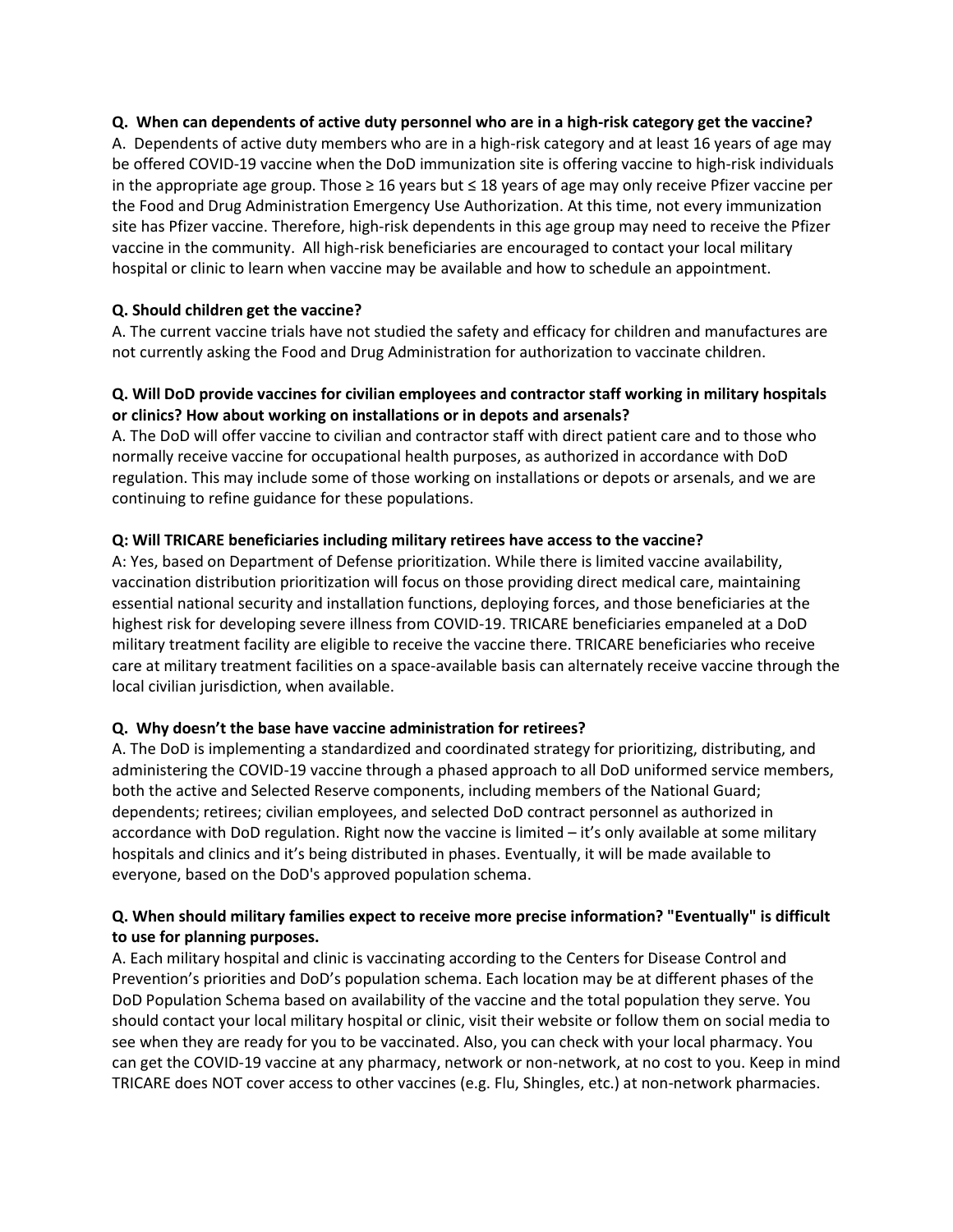# **Q. I am a NAF employee (or DoD Contractor) but can't be treated by a military treatment facility normally. Can I still get my COVID-19 vaccine at my installation MTF or site?**

A. DoD civilian employees, who are not otherwise eligible DoD beneficiaries, are eligible to receive the vaccine, and select contractor personnel who usually receive influenza vaccines as part of a DoD occupational safety and health program (e.g., health care workers, maintenance depot workers), and who are not otherwise eligible DoD beneficiaries, may be offered COVID-19 vaccines at DoD vaccination sites. Follow-on care (other than the administration of a second vaccine dose) will be provided through such individuals' existing health care plans or personal health care providers.

# **Q. I am an employee of a DoD contractor supporting DoD efforts. Can I get the vaccine from the DoD?**

A. DoD's allocation may be offered, and administered at DoD vaccination sites to employees of DoD contractors directly supporting the DoD on DoD installations or in an operational environment, in accordance with the attached DoD COVID-19 vaccine population schema (e.g. health care providers/support personnel, personnel preparing to deploy), and the terms of applicable contracts.

# **Q. Can OCONUS DoD Contractor dependents receive their COVID vaccine from military treatment facilities?**

A. In certain situations, DoD contractors who are stationed or employed outside the United States and their accompanying dependents, when residing in the same household, are authorized on a spaceavailable basis to be vaccinated in accordance with the DoD prioritization schema. To qualify as "accompanying dependents," there must be authorization from the sponsoring DoD entity that authorizes the accompaniment of dependents. This authorization may be pursuant to the contract or other written documentation.

#### **Q. Any idea how a service member in the 1b phase can get vaccinated in Minnesota? We do not have a military clinic within 100 miles of us, and the VA hospital will only do current patients over 65.**

A. You can go to any civilian pharmacy (network or non-network) to get the vaccine, but even there the vaccine is being administered based on the Centers for Disease Control and Prevention and DoD population schema. If you go to any doctor other than your primary care manager, you'll need a referral. If you get the vaccine from a civilian pharmacy or provider, you need to make sure the information is added to your health record. You may also want to check with your unit – they may be working out some way for you to get the vaccine.

# **Q. Why can't a 20-year retiree get her vaccine at the VA as well?**

A. If you're eligible to get care at the VA, you should be able to get the vaccine there too. We recommend that you contact your local VA facility to learn more.

# **Voluntary versus Mandatory Vaccine**

# **Q. Will DoD require all service members to receive the vaccine?**

A. No. The vaccine is offered on a voluntary basis. Priority populations are highly encouraged to receive the vaccine. When formally licensed by the Food and Drug Administration, a vaccine may become mandatory for military personnel, as is the case for the influenza vaccine.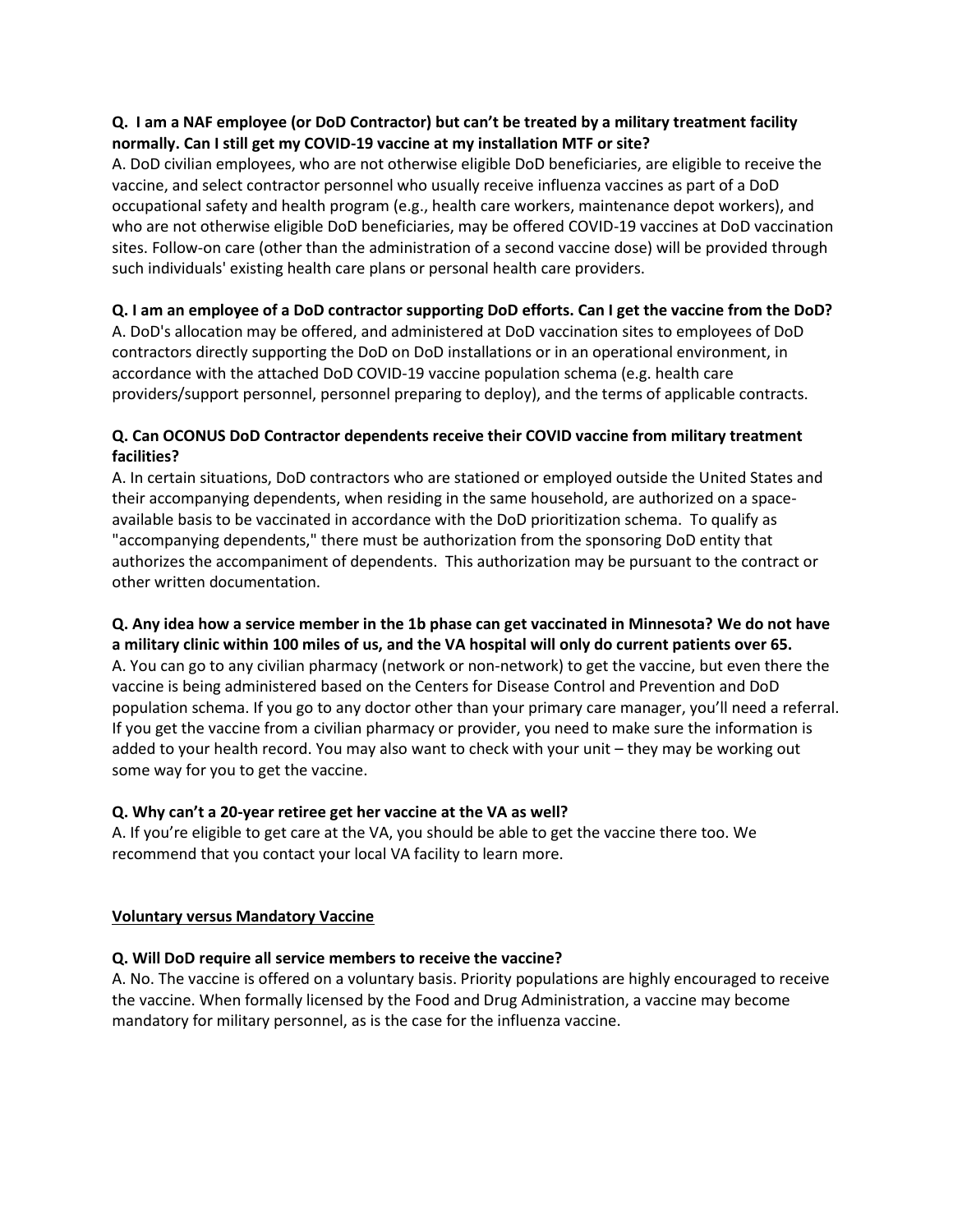#### **Q. Why did the DoD decide to make the vaccination voluntary rather than mandatory?**

A. When a vaccine product becomes available under pre-licensure status, such as the Food and Drug Administration's Emergency Use Authorization, recipients have the option to accept or refuse the EUA product. The Department of Defense does not independently have the authority to mandate an EUA vaccine to service members. However, The President of the United States may, under certain circumstances, waive the option for members of the armed forces to accept or refuse administration of an EUA product. To date, the Department of Defense has not requested a waiver from the President to mandate a COVID-19 vaccine issued under an EUA to service members.

#### **Q. If the interest and the uptake of the vaccine is slow, will the DoD look to mandate the vaccine?**

A. No. The DoD supports the option for service members and other beneficiaries to voluntarily accept or refuse an Emergency Use Authorization product. However, similar to the civilian community, all individuals with an indication to receive a COVID-19 vaccine are highly encouraged to receive it. Once a COVID-19 vaccine is issued Food and Drug Administration licensure or if the President of the United States waives the option for members of the armed forces to accept or refuse administration of an EUA product, the vaccine may become mandatory for military personnel, as is the case for the influenza vaccine.

#### **Pharmacy**

#### **Q. How does the Federal Retail Pharmacy Program work?**

A. The Federal Retail Pharmacy Program will supply COVID-19 vaccines to retail pharmacies in phases. As part of the initial phase, 1 million doses of the Moderna [COVID-19](https://www.fda.gov/emergency-preparedness-and-response/coronavirus-disease-2019-covid-19/moderna-covid-19-vaccine) vaccine will be sent to a select group of pharmacies. These pharmacies will then administer vaccinations to those who are eligible. Some pharmacies have already begun offering a limited amount of the vaccine through this program. Other pharmacies are set to begin offering doses soon. As stated by the [Centers](https://www.cdc.gov/vaccines/covid-19/retail-pharmacy-program/faqs.html) for Disease Control and [Prevention,](https://www.cdc.gov/vaccines/covid-19/retail-pharmacy-program/faqs.html) "As vaccine supply increases, more retail locations will be added."

#### **Q. Will my local pharmacy offer the COVID-19 vaccine?**

A. Pharmacies that are part of the Federal Retail Pharmacy Program may vary by state and territory. Pharmacies participating in the program may includ[e TRICARE network pharmacies](https://militaryrx.express-scripts.com/find-pharmacy) and non-network [pharmacies.](https://www.tricare.mil/nonnetworkpharmacy) You can find a [list of pharmacies that are currently participating in your area](https://www.cdc.gov/vaccines/covid-19/retail-pharmacy-program/participating-pharmacies.html) on the CDC website.

#### **Reserve Component**

#### **Q. Can Reserve Component service members receive the COVID-19 vaccine from the DoD?**

A. Yes. Per the Deputy Secretary Defense Memo, Coronavirus Disease 2019 Vaccine Guidance dated 7 December 2020, service members in the Selected Reserve, including National Guard are eligible and encouraged to receive COVID-19 vaccines at military medical treatment facilities or other DoD vaccination sites.

#### **Q. Do Selected Reserve service members have to pay for receiving COVID-19 vaccines?**

A. No. Pursuant to Presidential Executive Order 13962, no one will be billed for receiving the COVID-19 vaccine. Military treatment facilities will not charge for the vaccine or vaccine administration.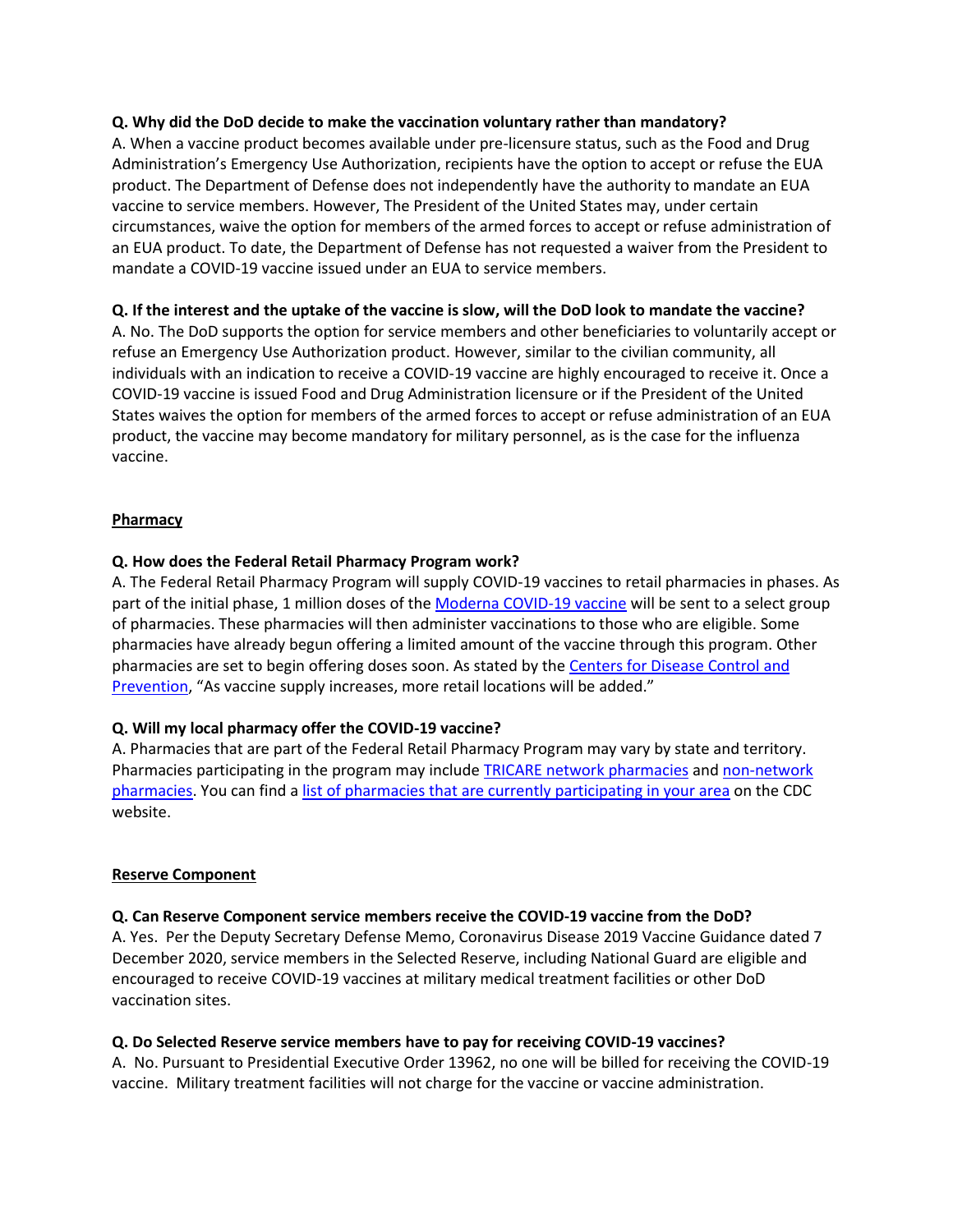# **Q. I don't live near a military treatment facility or DoD vaccination site. Can I get the COVID-19 through my county health department or civilian employer?**

A. Yes. Reserve Component service members can utilize local civil vaccination programs. The goal is to rapidly and safely vaccinate as many service members in order to build COVID-19 immunity across the force. Reserve Component service members should not wait for DoD vaccination opportunities if they have earlier access to civil vaccination programs. Reserve Component service members must report their vaccination status to their chain of command.

# **Q. Do I have to be in a duty-status in order to receive the COVID-19 vaccination?**

A. The services will determine the duty-status and other administrative procedures for their Reserve Component service members receiving the vaccination. Line of Duty questions should be referred to DoDI 1241.01.

# **Q. Can Selected Reserve service members receive the COVID-19 vaccine from a retail pharmacy (Walgreens, Giant Supermarket, etc)?**

A. Selected Reserve service members who are TRICARE beneficiaries will be covered to receive the vaccine from a retail pharmacy. Selected Reserve service members who are not TRICARE beneficiaries will have to use their existing civilian insurance if they choose to receive the vaccination from a retail pharmacy.

# **Q. Where do Reserve Component service members fit in the DoD Population Schema?**

A. The DoD Population Schema is the priority list of when DoD service members receive the COVID-19 vaccination. The schema priorities are based upon CDC recommendations and include Reserve Component service members in the Selected Reserve and National Guard. There isn't one tier for all Selected Reserve personnel. Instead the tiers are based on prioritized categories of personnel because of job function, deployment status or risk categories.

# **Q. Is the COVID-19 vaccine mandatory for Reserve Component service members?**

A. No, however it is encouraged.

#### **Vaccine Development Information**

#### **Q: [What is an Emergency Use Authorization?](javascript:void(0))**

A: Drugs and vaccines have to be approved by the Food and Drug Administration to ensure that only safe and effective products are available to the American public. During public health emergencies, when there is good scientific reason to believe that a product is safe and is likely to treat or prevent disease, the FDA may authorize its use through an Emergency Use Authorization (EUA), even if definitive proof of the effectiveness of the drug or vaccine is not known. FDA pre-licensure approval is considered for treatment or prevention of diseases that are very serious.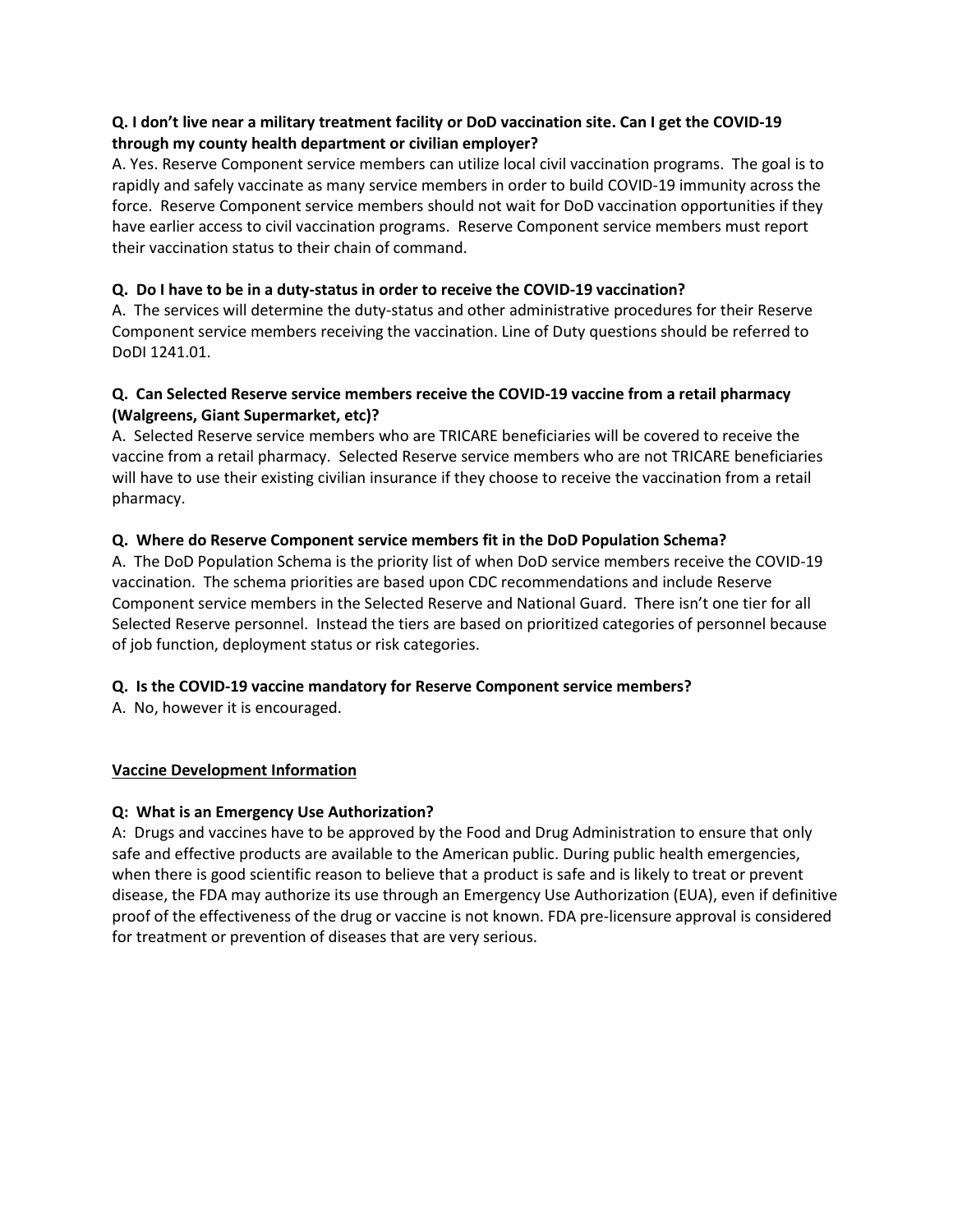#### **Q. What has the DoD done to ensure the vaccines they are distributing is safe?**

A. Vaccines and therapeutics to prevent and treat diseases are developed in stages. In Phase 1 Trials, researchers test an experimental drug or treatment in a small group of people for the first time. In Phase 2 Trials, the experimental drug or treatment is given to a larger group of people to see if it is effective and to further evaluate its safety. In Phase 3 Trials, the experimental study drug or treatment is given to very large groups of people. Researchers confirm its effectiveness, monitor side effects, compare it to commonly used treatments, and collect information that will allow the experimental drug or treatment to be used safely. Manufactures are required to submit their raw data for the Food and Drug Administration to review. Safety, immune response, and efficacy data from the trial stages are submitted to the FDA before they are authorized for use and distribution.

# **Q. Will a COVID-19 vaccination protect me from getting sick with COVID-19?**

A. Yes. COVID-19 vaccination works by teaching your immune system how to recognize and fight the virus that causes COVID-19, and this protects you from getting sick with COVID-19. Being protected from getting sick is important because even though many people with COVID-19 have only a mild illness, others may get a severe illness, have long-term health effects, or even die. There is no way to know how COVID-19 will affect you, even if you don't have an increased risk of developing severe complications.

# **Q. How long will protection last following vaccination?**

A. We do not know how long protection will last following vaccination but it will be critically important to measure long-term protection (at least two years) in the phase 3 trials and in other groups prioritized for early vaccination. We are still learning about the duration of protection following infection with COVID-19 and it is too early to tell how long protection will last.

# **Q. Can someone get COVID-19 from the vaccine?**

A. No, it is not possible to get COVID-19 from vaccines. Vaccines against COVID-19 use inactivated virus, parts of the virus, or a gene from the virus. None of these can cause COVID-19.

#### **Q. How do we know if the vaccine is safe? How will you monitor and track vaccine side effects?**

A. DoD is confident in the stringent regulatory process and requirements of the Food and Drug Administration. Manufacturers are required to submit their raw data for the FDA to review. Safety, immune response, and efficacy data from the trial stages are submitted to the FDA before they are authorized for use and distribution. Per FDA requirements, the DoD will be monitoring and tracking vaccine reports of vaccine side effects through various surveillance activities both internal and external to the DoD.

# **Q. What are the risks of the vaccine?**

A. The vaccines may cause side effects in some people, like sore muscles, feeling tired, or mild fever. For most people, these side effects will last no more than a day or two. Having these side effects doesn't mean you have COVID-19. If you have questions about how you're feeling after your vaccination, contact your provider or call the [Military](https://tricare.mil/ContactUs/CallUs/NAL) Health System Nurse Advice Line. It's rare, but if you have a severe allergic reaction, call 911 or go to your nearest emergency room. The hospital department that provides emergency services to patients who need immediate medical attention. A severe allergic reaction would usually occur within a few minutes to one hour after getting a dose of the vaccine.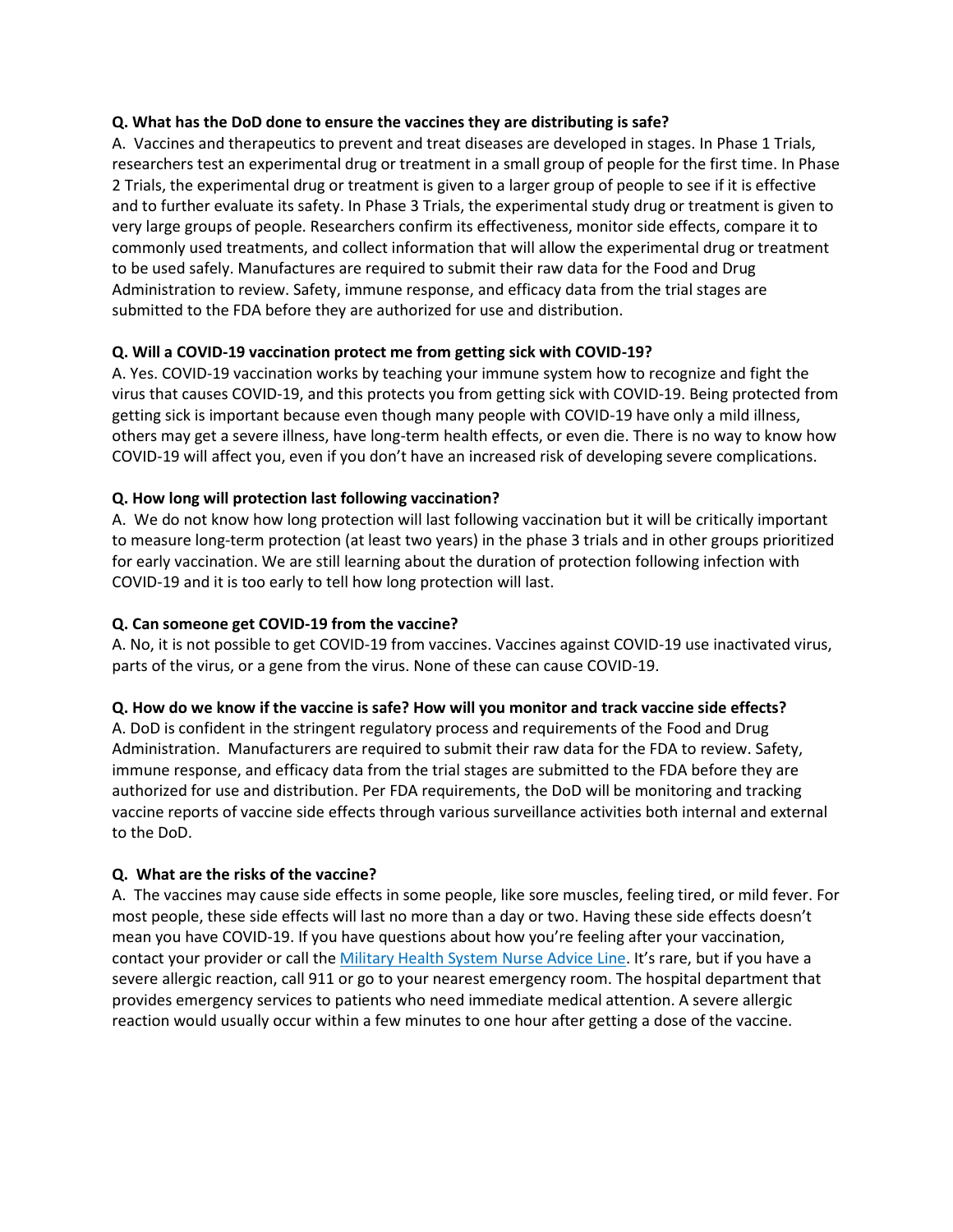# **Q. Who should I tell if I suffer from side effects after getting vaccinated?**

A. All suspected serious or unexpected vaccine-related adverse events must be reported through the Vaccine Adverse Event Reporting System (VAERS), which is run by the Centers for Disease Control and Prevention and the Food and Drug Administration. Anyone can report to VAERS [\(https://vaers.hhs.gov/reportevent.html\)](https://vaers.hhs.gov/reportevent.html). The majority of VAERS reports are sent in by vaccine recipients, health care providers, and vaccine manufacturers. Vaccine recipients are encouraged to seek the help of their health care professional in filling out the VAERS form.

#### **Q. Does the vaccine work against the mutation? Or does another vaccine have to be developed?**

A. According to CDC, scientists are working to learn more about variants of the virus, and more studies are needed to understand how variants affect existing therapies and vaccines.

# **Q. With all of the COVID-19 variants now circulating, do you need a booster of the Pfizer or Moderna vaccines?**

A. No doses beyond the 2-dose primary series are recommended at this time.

# **Pfizer BioTech**

# **Q. How many days should I wait between my first Pfizer vaccine dose and my second one?**

A. You should receive a second Pfizer vaccine dose 21 days after receiving your first one. In rare and exceptional situations, you can get your second vaccine dose 17 days after your first vaccine dose, but in most circumstances you should wait until the 21<sup>st</sup> day.

# **Q. It has been more than 21 days since I received my Pfizer first vaccine dose. Should I still get my second vaccine dose?**

A. The position of the Centers for Disease Control and Prevention is that the second dose for mRNA vaccines should be at the timelines identified in the Emergency Use Authorization (EUA). When this is not possible, the CDC states the second dose administration may be scheduled up to 42 days after the first dose.

# **Q. I received the Pfizer vaccine for my first vaccine dose, but I am moving overseas, and only have**

**access to the Moderna vaccine for my second dose. Should I skip getting my second vaccine dose?** A. No, you should not skip your second vaccine dose. You should take all necessary steps to ensure you are at a location that has the same vaccine product as your first dose. mRNA COVID-19 vaccines are not interchange with each other. However, the Centers for Disease Control and Prevention states that in truly exceptional circumstances in which the first dose vaccine's producer cannot be determined or is no longer available, any available mRNA COVID-19 vaccine may be administered at a minimum interval of 28 days between doses to complete the mRNA vaccine series.

#### **Moderna**

# **Q: How many days should I wait between my first Moderna vaccine dose and my second one?**

A. You should wait 28 days between your first Moderna vaccine dose and second dose. In rare and exceptional situations, you can get your second Moderna vaccine 24 days after your first vaccine dose, but under most circumstances you should wait until the 28<sup>th</sup> day.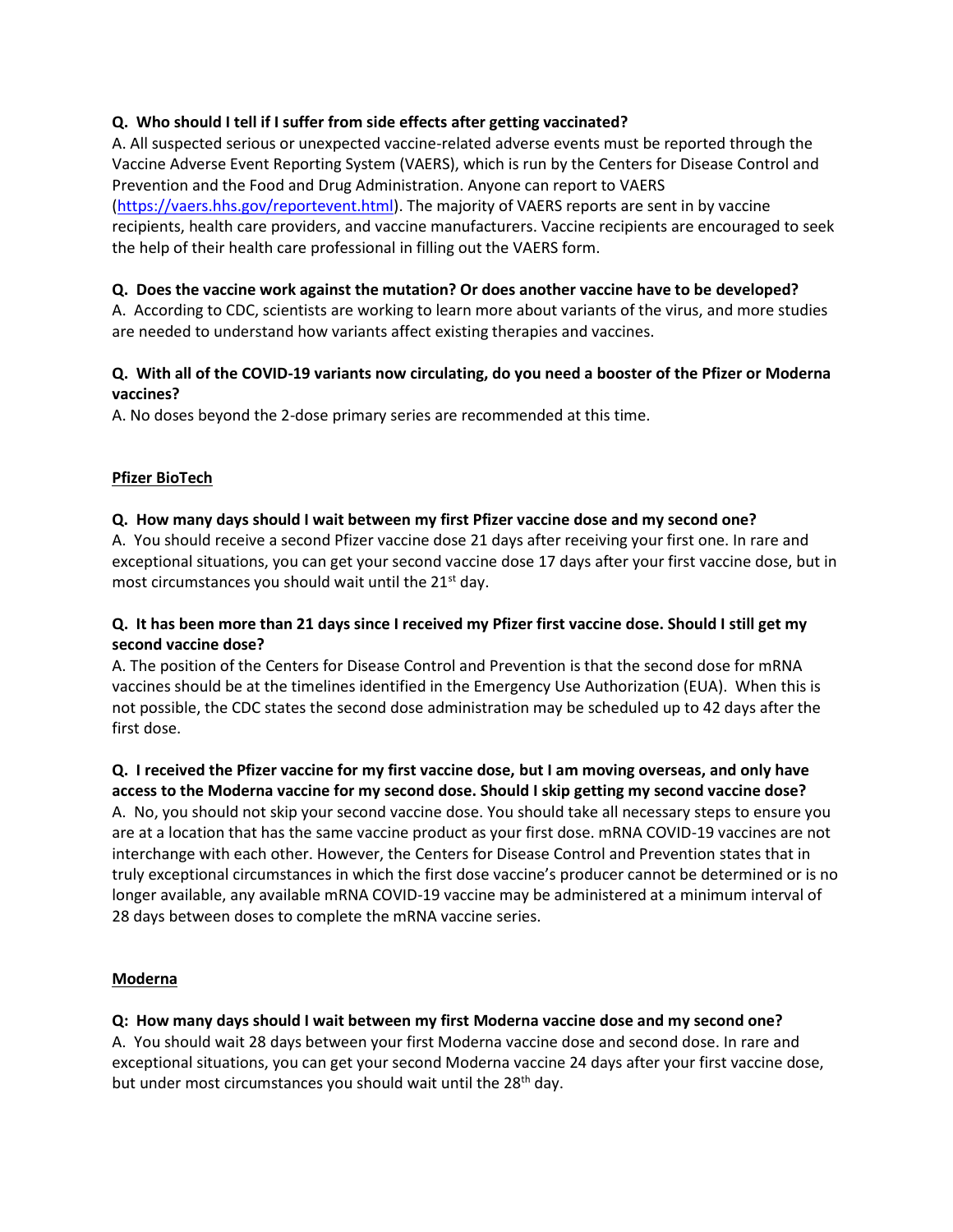# **Q: It has been more than 28 days since I received my Moderna vaccine. Should I still get my second vaccine?**

A. The position of the Centers for Disease Control and Prevention is that the second dose for mRNA vaccines should be at the timelines identified in the Emergency Use Authorization (EUA). When this is not possible the CDC states the second dose administration may be scheduled up to 42 days after the first dose.

# **TRICARE Information on the Vaccine**

# **Q. Will TRICARE cover the cost if we get the vaccine some place besides the military treatment facility?**

A. TRICARE will cover the cost of the vaccine from any location, but if you go to a civilian provider, there may be a cost for an office visit based on your plan.

# **Q. How much will the COVID-19 vaccine cost?**

A. The vaccine itself is offered at no cost, but there may be a cost based on your plan for an office visit (if received from a non-network provider, for example) or if you require follow on care.

# **Q. I am on TRICARE Select. Will I have to pay for vaccine?**

A.TRICARE will cover the vaccine for all beneficiaries regardless of plan. The vaccine itself is offered at no cost, but depending on where you get it, there may be a cost for an office visit or if you require follow on care. That cost would be the same for any other office visit under TRICARE Select.

#### **Q. Will TRICARE For Life cover the vaccine?**

A. Military treatment facilities will offer the COVID vaccine to TRICARE For Life beneficiaries by following CDC guidance for those age and risk categories that are eligible for the vaccine, but you may choose to get the vaccine through your regular Medicare provider when the vaccine becomes available to your category.

#### **Vaccine Distribution**

# **Q. Why/how were these military treatment facilities selected by the DoD to receive the first wave of vaccines?**

A. The vaccination sites were selected by the DoD's COVID-19 Task Force from sites recommended by the military services and U.S. Coast Guard to best support several criteria: anticipated supply chain requirements for initially approved vaccines (i.e. ultra-cold, bulk storage facility); sizeable local population to facilitate rapid vaccine administration to priority personnel across the military services; and sufficient necessary medical personnel to administer vaccines and actively monitor vaccine recipients after initial and second-dose administration.